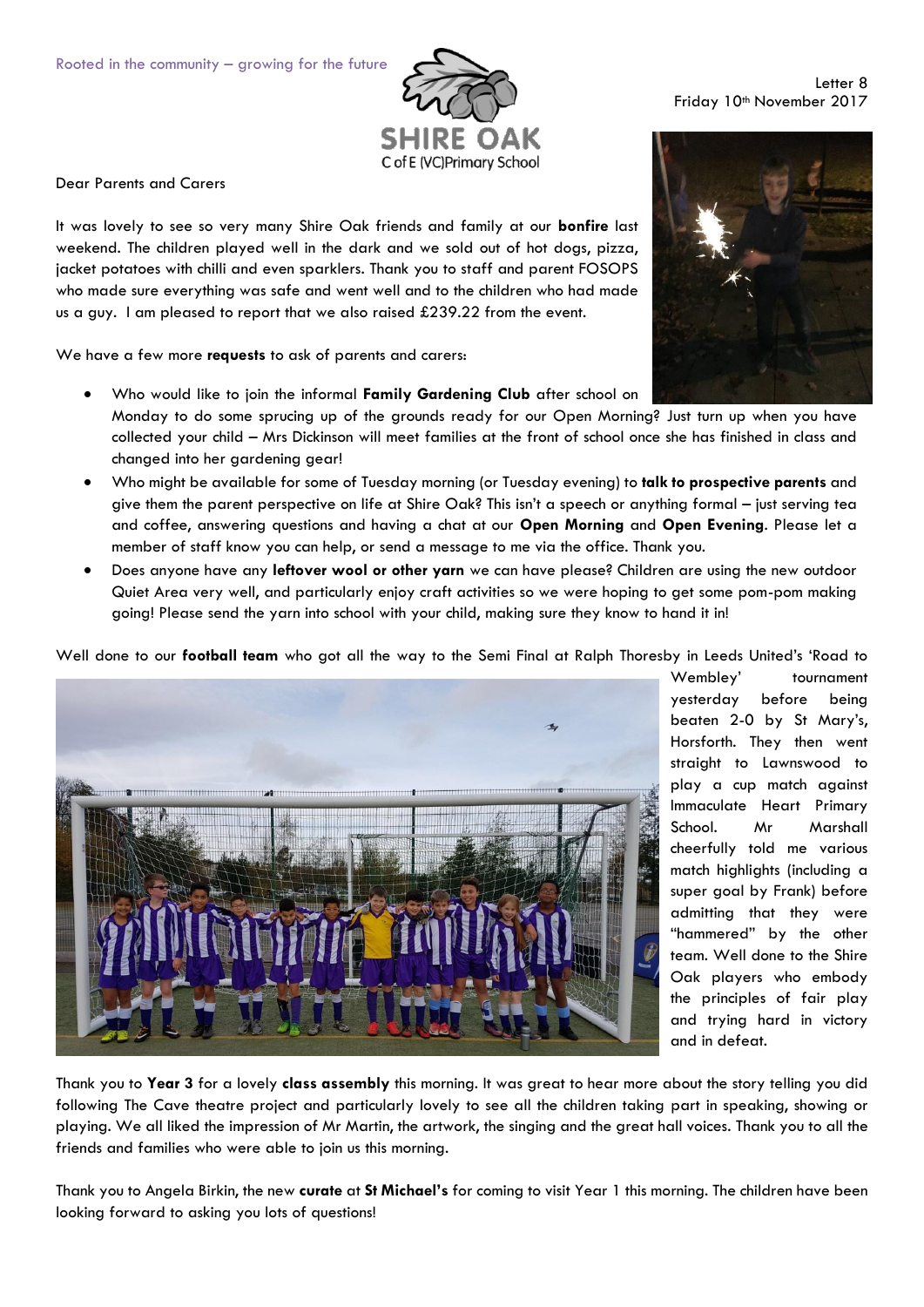Today Year 5 are taking part in an inter-generational project at a local care home as part of the work they are doing on hospitality and history in Headingley. Year 6 did the same visit last week and I would like to pass on the **wonderful feedback** I received about our children who were patient and gracious to the residents – many of whom had complex needs. Our children were friendly, polite and brightened up the day considerably for a number of the older people they were visiting. We are proud of them and are sure Year 5 will do the same today.



Merci beaucoup to Ms Earl and the other staff who made **French Day** on Wednesday so successful. The afternoon saw a French themed House Team Hobby Half Day where, as well as dressing up, the children sang French songs, learned to play petanque/boules, practised French style handwriting, did crafts related to France and visited a French style café to 'buy' croissants, crepes or madeleines from our Year 6 serviteurs. In class children had been doing other activities linked to the theme, including a STEM competition to make a great Eiffel Tower model. Using boxes, art straws, polystyrene, cocktail sticks, bamboo sticks, collage materials, fairy lights and even their own bodies the children worked in class to find the best model they could send to judging in the afternoon assembly. In the end each class had a winner in one of the categories of independence, team work, beauty, accuracy, originality and stability. Thank you to parents for helping with the dressing up.

This week we have kicked off **Anti Bullying Fortnight** with a visit from One Day Creative theatre company, who performed their play all about the characters in Tweet Town. The children enjoyed the play and took the key messages from it about staying safe on social media, how anyone can end up bullying others or letting it happen if they don't think about what they are doing, the different types of bullying and how to sort it out (tell!) We will continue that work this week and make sure that as well as knowing what bullying is – hurting someone, again and again, on purpose to make them feel bad – that they also know what bullying *isn't* - e.g. one off accidents, losses of temper or unkindness. Please remind the children about the **Worry Box** if they are worried about any of these issues and don't feel they have had the help they need. Please speak to Miss Hinchliffe if you would be interested in her running another Anti Bullying workshop for parents.

I am pleased to say that our newest applicants have just been appointed as **Peer Mediators.** Trained and overseen by Miss Hinchliffe, they are older children who help at playtime and lunchtime. They will play with children who sit on the **Buddy Bench**, help make the rules of a game fair if children are falling out, and help children to sort out their disagreements. They are learning how to identify bullying, and also know when they must get an adult to help. Well done to all the Year 6s starting work this week, and to the Year 5s who will be starting later in the year. They will be identifiable by their high-vis jackets!

I hope you all have a safe and enjoyable weekend and perhaps see some of you on Saturday! I do hope that **current parents** will also join us for **Open Morning** – not least to pop in to see the display of homework in the school hall.

Jane Astrid Devane

Jane Astrid Devane [janead@shireoak.leeds.sch.uk](mailto:janead@shireoak.leeds.sch.uk)

## **PLEASE PUT THESE IN YOUR DIARY!**

**Winter Festival of Fire** – Wednesday 22nd November, straight after school. This is one of the most important events of our school year and we hope to see everyone there for outdoor activities and indoor cosiness.

**Headingley Lights Switch On** – we are invited to join the community for singing carols and switching on the Christmas lights on Tuesday 21<sup>st</sup> November, 5:40pm.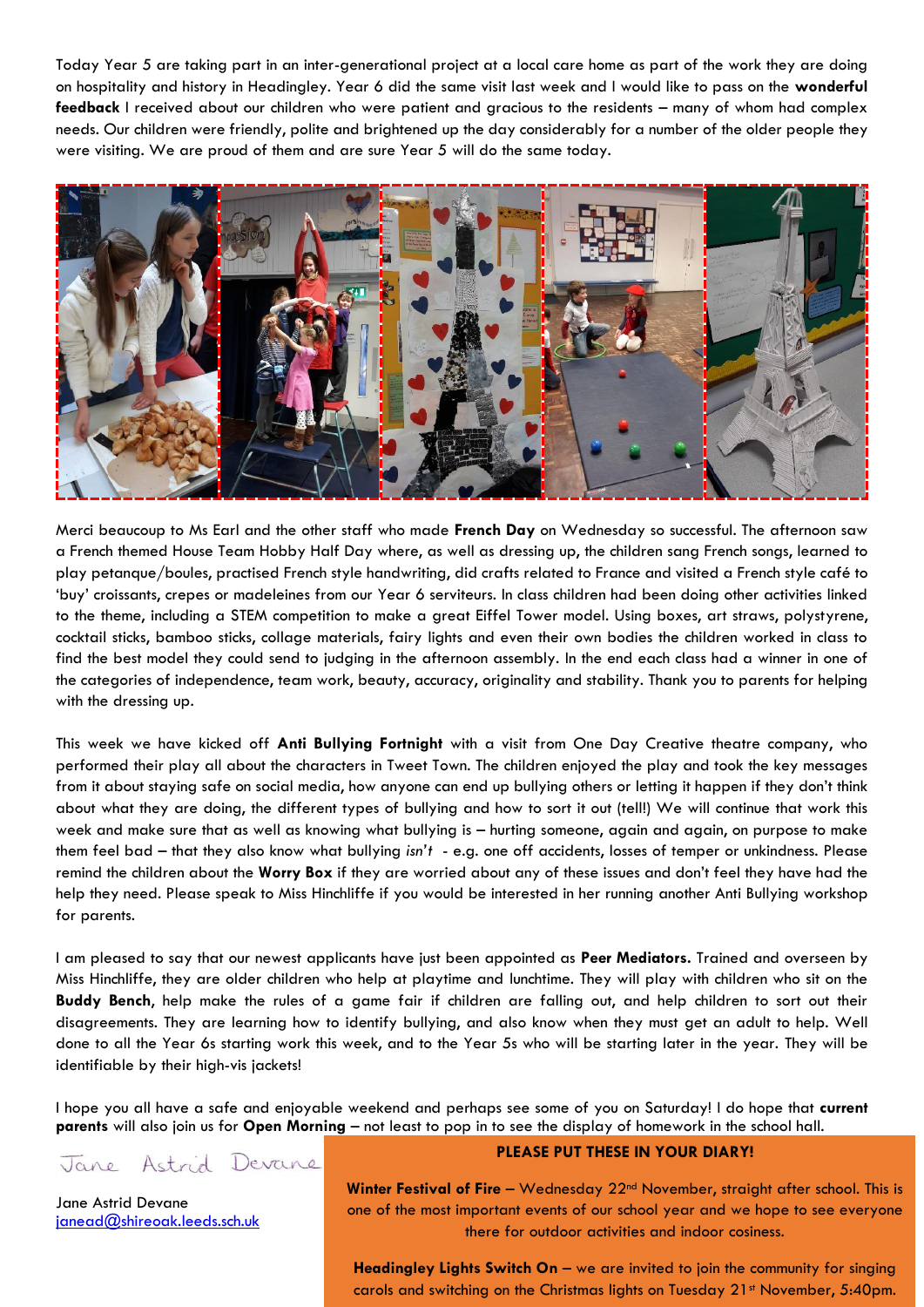## **DIARY DATES**

| Mon 13 <sup>th</sup> - Fri 17 <sup>th</sup> November                                                                                                                                  | Second week of Anti Bullying fortnight (signing the pledge, assemblies, etc.)     |
|---------------------------------------------------------------------------------------------------------------------------------------------------------------------------------------|-----------------------------------------------------------------------------------|
| Tuesday 14 <sup>th</sup> November                                                                                                                                                     | Open Morning & display of homework 9:30 am. For current & prospective parents.    |
| Wednesday 15 <sup>th</sup> November                                                                                                                                                   | Meeting about maths for new Reception Class parents, 2pm, TBC.                    |
| Friday 17 <sup>th</sup> November                                                                                                                                                      | Stay and Play for parents/carers of Reception, Y1 and Y2 at the start of the day. |
| Tuesday 21st November                                                                                                                                                                 | Switch on of Headingley Christmas lights 5:40pm with Christmas Carols.            |
| Wednesday 22 <sup>nd</sup> November                                                                                                                                                   | Winter Festival of Fire, straight after school.                                   |
| Thursday 30 <sup>th</sup> November                                                                                                                                                    | Year 5 Class assembly - all welcome! 9am in the hall.                             |
| Monday 4 <sup>th</sup> December                                                                                                                                                       | Bun Sale run by Year 5 (Y5 please bring in cakes, children can bring up to 50p)   |
| Tuesday 5 <sup>th</sup> December                                                                                                                                                      | Dress rehearsal for nativity performances in front of the other classes           |
| Wednesday 6 <sup>th</sup> December                                                                                                                                                    | Reception, Year 1 and Year 2 Christmas nativities. 9:30am and 1:30pm              |
| Wed 6 <sup>th</sup> - Fri 8 <sup>th</sup> December                                                                                                                                    | Robinwood Residential for the Year 6 class                                        |
| Tuesday 12 <sup>th</sup> December                                                                                                                                                     | Carol Service at St Michael's Church 10:30am, all welcome!                        |
| Tuesday 12 <sup>th</sup> December                                                                                                                                                     | School Christmas lunch.                                                           |
| Saturday 16th December - Tuesday 2nd January. School closed for Christmas holiday.                                                                                                    |                                                                                   |
| Tuesday 2 <sup>nd</sup> January                                                                                                                                                       | TRAINING DAY school closed to children                                            |
| Friday 5 <sup>th</sup> January                                                                                                                                                        | Reports to parents Y1-Y6 go home this week.                                       |
| $\ast$<br>Friday 5 <sup>th</sup> January                                                                                                                                              | New to you/secondhand uniform sale after school                                   |
| Monday 8 <sup>th</sup> January                                                                                                                                                        | Switched On Shire Oak Week (growth mindsets, etc.)                                |
| Wednesday 10th January                                                                                                                                                                | Open Morning                                                                      |
| Thursday 11 <sup>th</sup> January                                                                                                                                                     | Year 6 class assembly                                                             |
| Friday 12 <sup>th</sup> January                                                                                                                                                       | Stay and Play in Reception, Year 1 and Year 2 at the start of the day.            |
| Friday 12 <sup>th</sup> January                                                                                                                                                       | Fractions Friday (fun maths day)                                                  |
| Friday 19th January                                                                                                                                                                   | Geography Fun Facts Day                                                           |
| Friday 26th January                                                                                                                                                                   | Year 2 class assembly - all welcome! 9am in the hall.                             |
| $\ast$<br>Monday 29 <sup>th</sup> January                                                                                                                                             | Bun Sale run by Year 4 (Y4 please bring in cakes, children can bring up to 50p)   |
| Thursday 1st February                                                                                                                                                                 | Stay and Play in Reception, Year 1 and Year 2 at the start of the day.            |
| Sunday 4 <sup>th</sup> February                                                                                                                                                       | Shire Oak Sunday - joining St Michael's Church at their All Age Service, 10am.    |
| Mon 5 <sup>th</sup> to Fri 9 <sup>th</sup> February                                                                                                                                   | Reading Week will include a dress up day.                                         |
| Friday 9 <sup>th</sup> February                                                                                                                                                       | Reception Class assembly, 9am in the hall. All welcome!                           |
| Saturday 10 <sup>th</sup> February to Sunday 18 <sup>th</sup> February. School closed for half term holiday.                                                                          |                                                                                   |
| Monday 19th February                                                                                                                                                                  | 'Get into STEM' (science, technology, engineering & maths) visitor for Y1/2       |
| Wednesday 21st February<br>$\ast$                                                                                                                                                     | Movie Night                                                                       |
| Thursday 22 <sup>nd</sup> February                                                                                                                                                    | TRAINING DAY school closed to children                                            |
| Wed 28th Feb & Thur 1st March                                                                                                                                                         | Parents Evenings (&Y5/6 children)                                                 |
| $\ast$<br>Thursday 1st March                                                                                                                                                          | Bun Sale run by Year 3 (Y3 please bring in cakes, children can bring up to 50p)   |
| Friday 2 <sup>nd</sup> March                                                                                                                                                          | Holi assembly, 9am in the hall. All welcome!                                      |
| Wednesday 7 <sup>th</sup> March                                                                                                                                                       | Stay and Play in Reception, Year 1 and Year 2 at the start of the day.            |
| Wed 7 <sup>th</sup> - Friday 9 <sup>th</sup> March                                                                                                                                    | Lineham Farm residential for children in Year 4                                   |
| Friday 16th March                                                                                                                                                                     | Year 5 class assembly, 9am in the hall. All welcome!                              |
| $\ast$<br>Monday 26th March                                                                                                                                                           | Bun Sale run by Year 2 (Y2 please bring in cakes, children can bring up to 50p)   |
| Wednesday 28 <sup>th</sup> March                                                                                                                                                      | Y3/4 Easter production dress rehearsal in front of the other children             |
| Thursday 29 <sup>th</sup> March                                                                                                                                                       | Easter production. All welcome!                                                   |
|                                                                                                                                                                                       |                                                                                   |
| Friday 30 <sup>th</sup> March - Sunday 16 <sup>th</sup> April. School closed for Easter holiday.<br>Wednesday 18 <sup>th</sup> April<br>Y1-Y6 reports to parents given out this week. |                                                                                   |
| Thursday 19 <sup>th</sup> April                                                                                                                                                       | Stay and Play in Reception, Year 1 and Year 2 at the start of the day.            |
| *<br>Friday 20 <sup>th</sup> April                                                                                                                                                    | New to you/secondhand uniform sale after school                                   |
| $\ast$<br>Thursday 26 <sup>th</sup> April                                                                                                                                             | Bun Sale run by Year 1 (Y1 please bring in cakes, children can bring up to 50p)   |
| Friday 27 <sup>th</sup> April                                                                                                                                                         | Year 4 class assembly, 9am in the hall. All welcome!                              |
| Tuesday 1st May                                                                                                                                                                       |                                                                                   |
| Year 2 class assembly, 9am in the hall. All welcome!                                                                                                                                  |                                                                                   |
| Monday 7 <sup>th</sup> May school closed for the bank holiday.                                                                                                                        |                                                                                   |
| Mon 14 <sup>th</sup> - Fri 18 <sup>th</sup> May<br>$\ast$                                                                                                                             | KS2 SATs week for Year 6.                                                         |
| Saturday 19th May                                                                                                                                                                     | Spruce Up Shire Oak Groundforce work day                                          |